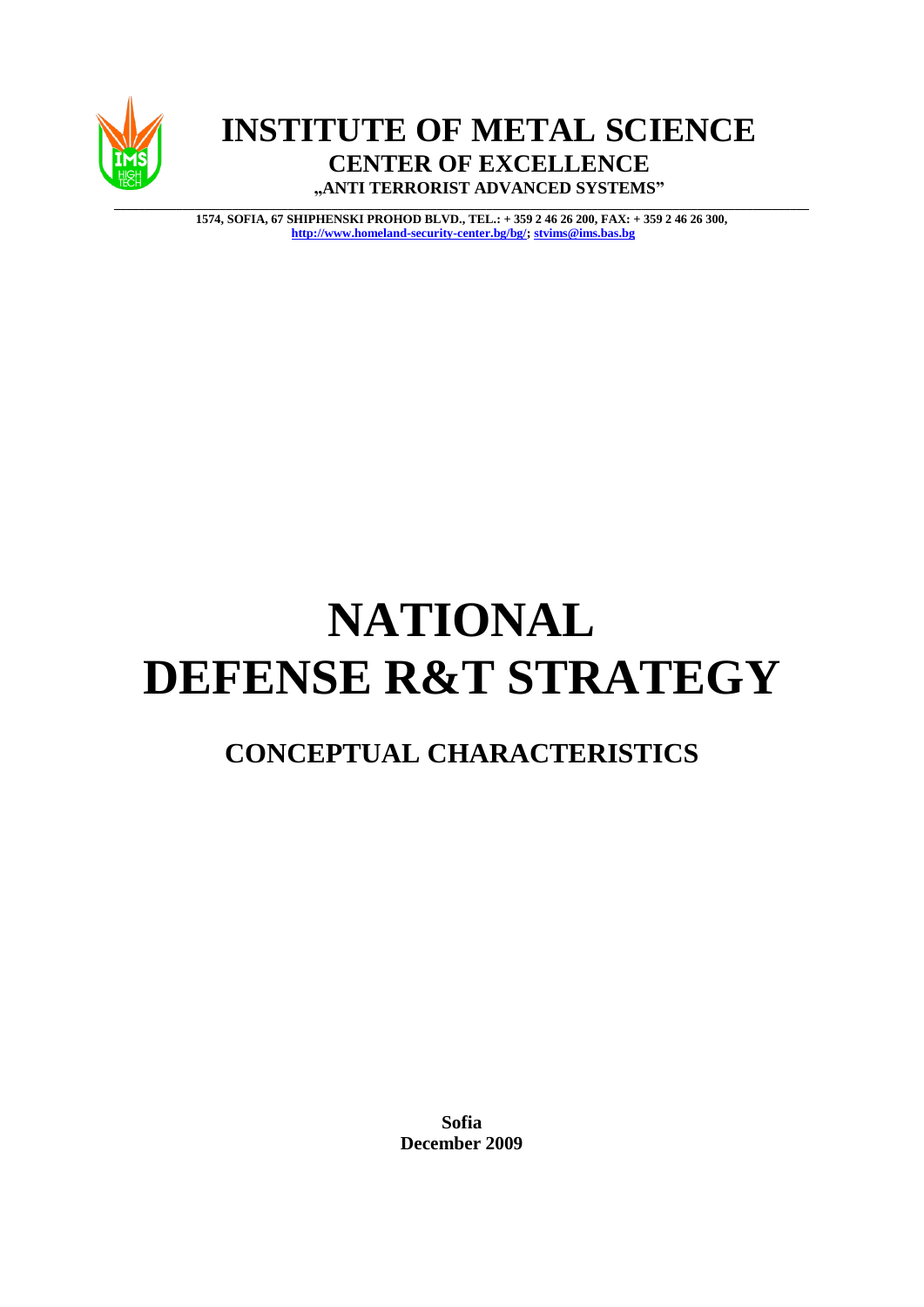

**Corresponding Member of BAS STEFAN VODENICHAROV**

## **FOREWORD**

During the past twenty years much was done in direction of the advance of the research and development activity (R&D) to the interest of the country defense and security. However, unfortunately Defence R&D Policy was not formed and Strategy for its fulfillment not made.

This affects extremely negatively the development not only of the country Armed Forces but also of the native science and industry engaged with the issues of the defense and security. The lack of clarity for the national priorities creates limitations not only in the frames of the country but also impedes the integration of our research and development teams in the international scientific society and at the same time decreases the competitiveness of the producers of defense products in Bulgaria.

Taking into account these facts, in the beginning of 2009 the Institute of Metal Science - IMS (the Center for excellence "Anti Terrorist Advanced Systems" - CATAS), in the frames of the Bulgarian Defense Industry Association, worked out a project of **Strategy for Development of the Bulgarian Defense Technological Industrial Base**, in complete correspondence with the requirements of the European Strategy for defense-technological industrial base and the European Defence R&T Strategy as well as the related to them documents. On that basis on **14 May 2009, the Interdepartmental Council on the issues of the military-industrial establishment and the country mobilization readiness at the Council of Ministers**  reviewed the project of the Strategy and made resolution, under the leadership of the Ministry of Economics and Energetics, a Strategy for the Defense Industry Development to be elaborated and submitted for approval.

The project comprises the bases of the Bulgarian Defence R&T Strategy that should be further developed in a separate document reflecting all aspects of the newest achievements in this field. This imposes creation of a harmonious organization of all interested which to lead in short terms to elaboration and adoption of a modern strategy for defense researches and technologies in favor of the armed forces, country economy and the society as a whole.

We hope that the adequate institutions will consider with responsibility and attention this suggestion of ours, so that in the most recent time Bulgaria also to be able to express understanding for the importance and benefits of building an adequate to the realities and the future challenges scientific potential, in the security and defense, and the functioning of strong and modern defense industry.

# **DIRECTOR OF IMS AND ATAS STEFAN VODENICHAROV, D.Sc., Corr.memmber of BAS**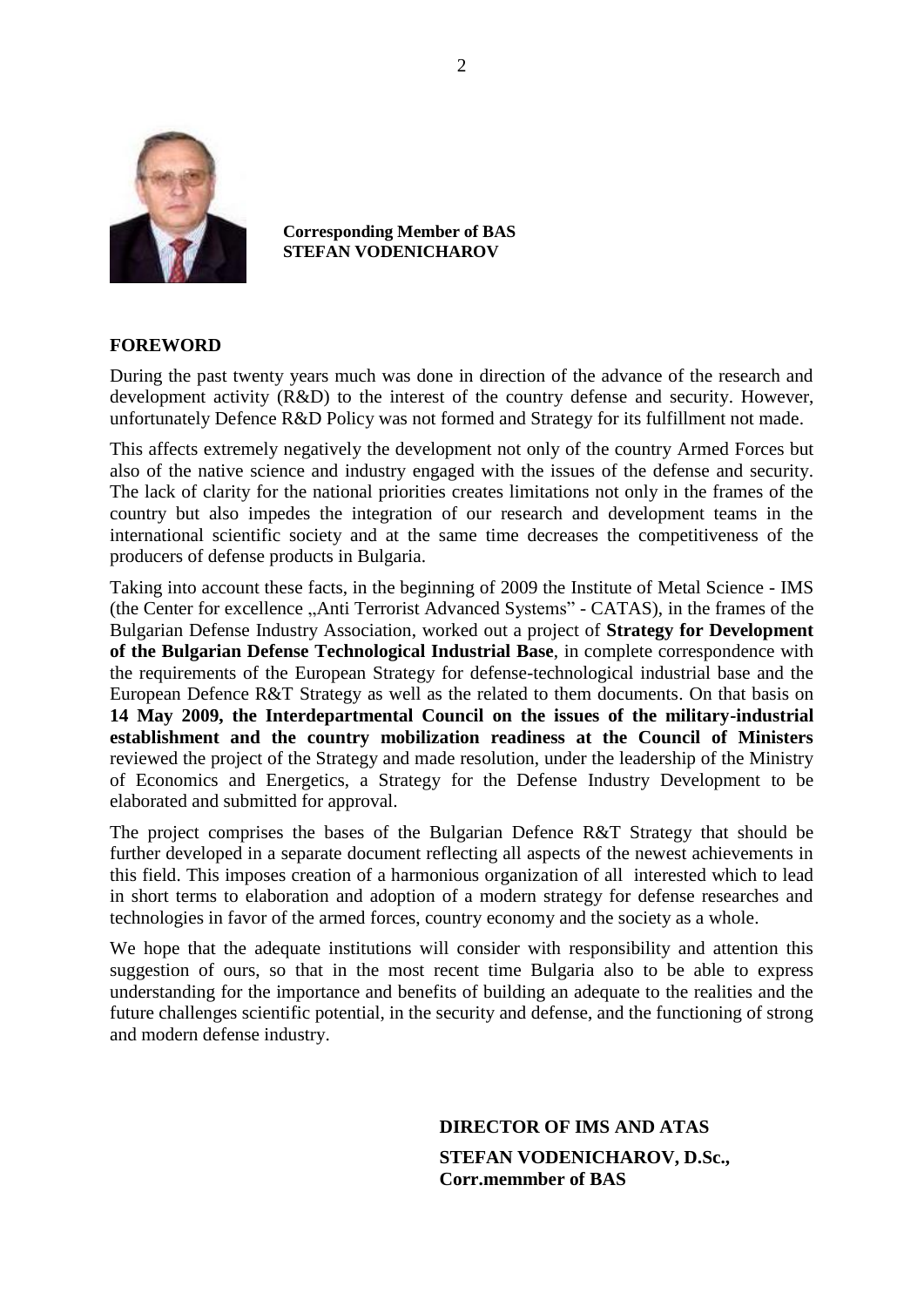## **INTRODUCTION**

There are numerous documents containing in them different aspects of the analysis of the past, present and the future of the research activity to the interest of the defense and security of the country. Unfortunately, most of the good intentions remained on paper and did not "see the light of the day".

Certainly, this does not mean that the attempts to place our efforts in this field on a new basis consistent with the newest trends and requirements should stop. On the contrary, there is no more opportune moment than this in which we are to undertake active steps in direction of creating adequate to the current conditions realities and conditions for development of R&D.

First of all, we are NATO members already for six years and for three years "stay" in the European Union. For this period of time (from 1 January 2004 г.) many things happened in our country, we learned much and many things we missed to do. For the moment we have the most important thing – a large number of highly qualified personnel who know and can make the necessary for the modern building of the bases of a new R&D whose results to be successfully used not only for achievement of the planned national and allied defense capabilities but also for development of key for the country economy lines.

However, real accelerator of the need of a new R&D is the number of steps which undertook different bodies and organizations of the European Union in the field of security and defense. In the time 2007 – 2009 the European Defense Agency (EDA) developed a package of baselaying documents in support of the successful adoption of the Common external policy and policy of EU security, the European Security and Defense Policy and European Security Strategy, i.e. :

- **Capability Development Plan - CDP;**
- **European Defense Technological Industrial Base Strategy (EDTIB Strategy);**
- **European Defense Research & Technology Strategy (EDRT Strategy); and**
- **European Armaments Strategy.**

On that basis many EU member countries developed their own, national policies in the individual thematic lines of the security and defense. Where is Bulgaria in these fields?

In the beginning of 2009 IMS (CATAS) and Bulgarian Defense Industry Association elaborated a project of Strategy for the development of the Bulgarian defense-technological industrial base. On the base of the Project, on 14 June the same year, the Interdepartmental Council for the issues of the military-industrial establishment and the defense mobilization preparation of the country at the Council of Ministers made resolution that it is discussed by the engaged bodies and organizations from the governmental and non-governmental sector, under the leadership of the Ministry of economics, energetics and tourism, and to be submitted for adoption at meeting of the Council of Ministers. I.e., that is the first in the country attempt Bulgaria to become a part of the European family which has created a harmonious system of regulations in the field of security and defense. The next, not less important step is placement of new, modern bases of R&D in the defense sector and the sector of security (certainly, we do not neglect the remaining issues of these sectors that are not less important but **in no case more important**).

An attempt may be made for detailed analysis of the status quo and after the definition of the object of analysis – the research activity to the interest of the defense and security and its subject – the various accompanying problematic areas, to carry out a debate on theme  $n$ , how far we are from carrying out modern R&D policy and what we should do in order to join the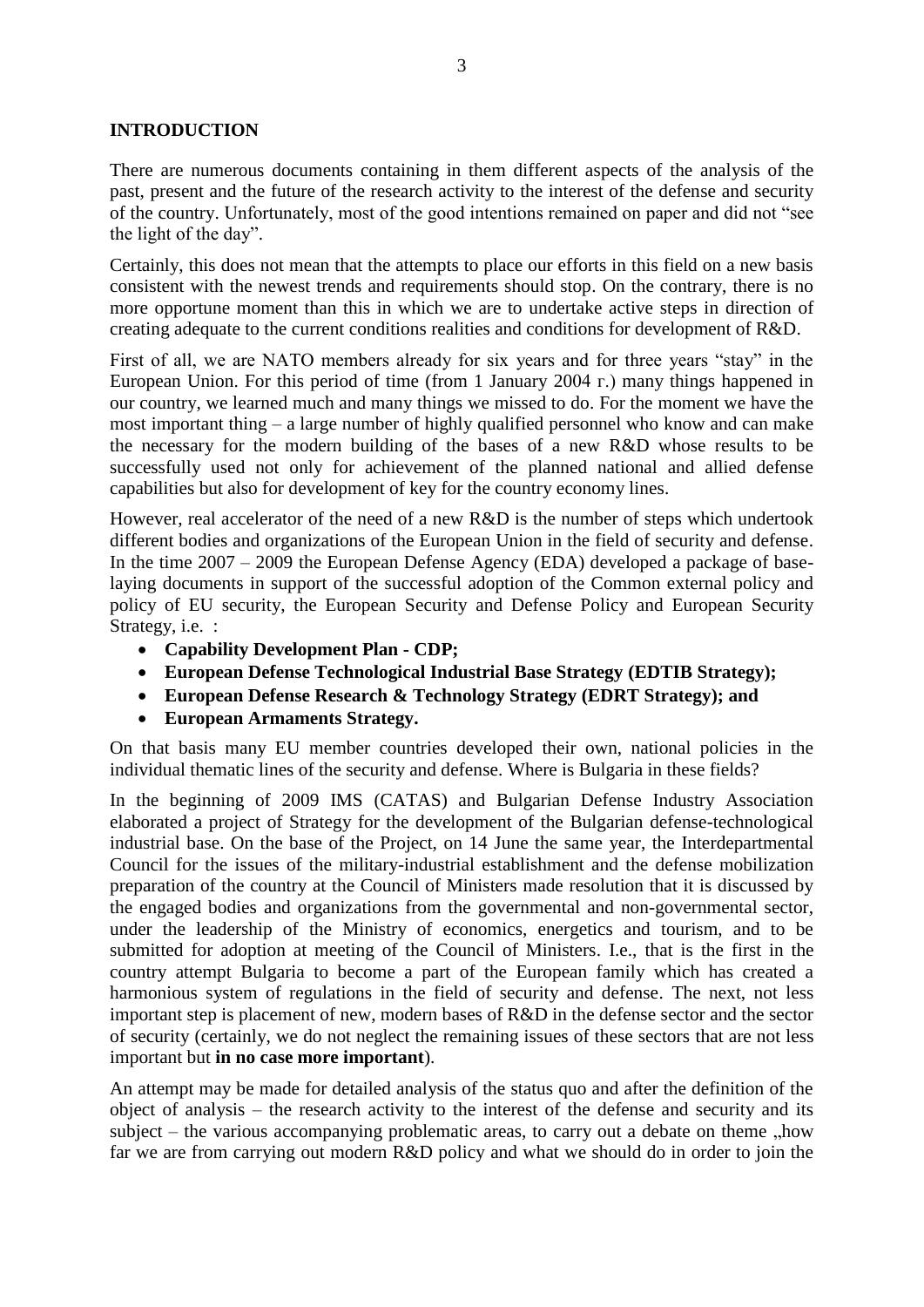big family of aware and capable NATO and EU partners". Hundreds of pages shall be written with facts and conclusions that are well known by all specialists.

However, a brief but rich in content assessment of the major problem could be made and after that an accent is placed on the ways and means for its resolution. Therefore, the present paper aims at presenting the already adopted by the EU and the member countries mechanism of building and development of modern R&D, adequate and in support of the achievement of the national and European defense capabilities, i.e. creation and realization of national Defence R&D Strategy. It is necessary to unite around this model because every other "Bulgarian" way" will only postpone and wash away in time the so required quick actions for modernization of this key sphere of the national security and defense.

#### **BRIEF ASSESSMENT OF THE ACHIEVED**

With the risk to repeat already said things or not to cover the entire set of R&D problems it is necessary to make again an attempt in the correct for its development direction.

For the purposes of the traceability and objectivity it should be noted that for the period from the beginning of the new millennium in the area considered many efforts were realized for a new qualitatively change of its parameters, such as:

**a**) restructuring of the internal departmental system of the Ministry of Defense (MoD);

**b)** training of the personnel for work in the new conditions;

**c)** placing the bases of legitimate regulation of the processes; and

**d)** recovery of the connections with the national scientific potential out of the MoD system.

Unfortunately, the efforts for change stopped here. In the above said period much was done in direction of the R&D development, two of the obligatory prerequisites required for achievement of success in this line being fulfilled besides all the other:

• Carried out structural and personnel changes; and

• The mechanism for the R&D system functioning was institutionally established through elaboration and publishing of a new Rules for R&D.

But the main thing, Policy for research and development activity to the interest of the national security and defense of the country was not developed and applied. Policy which would not be limited only in the frames of MoD but would cover the whole range of activities engaging, for instance, the Ministry of Interior, the Ministry of Foreign Affairs, the Ministry of Economics and energetics and other bodies and organizations. This led to extremely negative consequences. The latter immediately started to show their negative effect in short term plan. **In middle and long term outlook they could lead to impossibility to satisfy whatsoever needs of the Bulgarian Armed Forces by our native science and economy**.

#### **What this conclusion is based on?**

The lack of elaborated and applied Policy led to impossibility for purposeful, systematic and adequate support of the activities in compliance with the requirements for development both of the Armed Forces and of building and development of modern defense-technological industrial base. Thus for example:

**а)** there is absolutely no idea which are the priorities of R&D in national plan and in the frames of NATO and the European Union;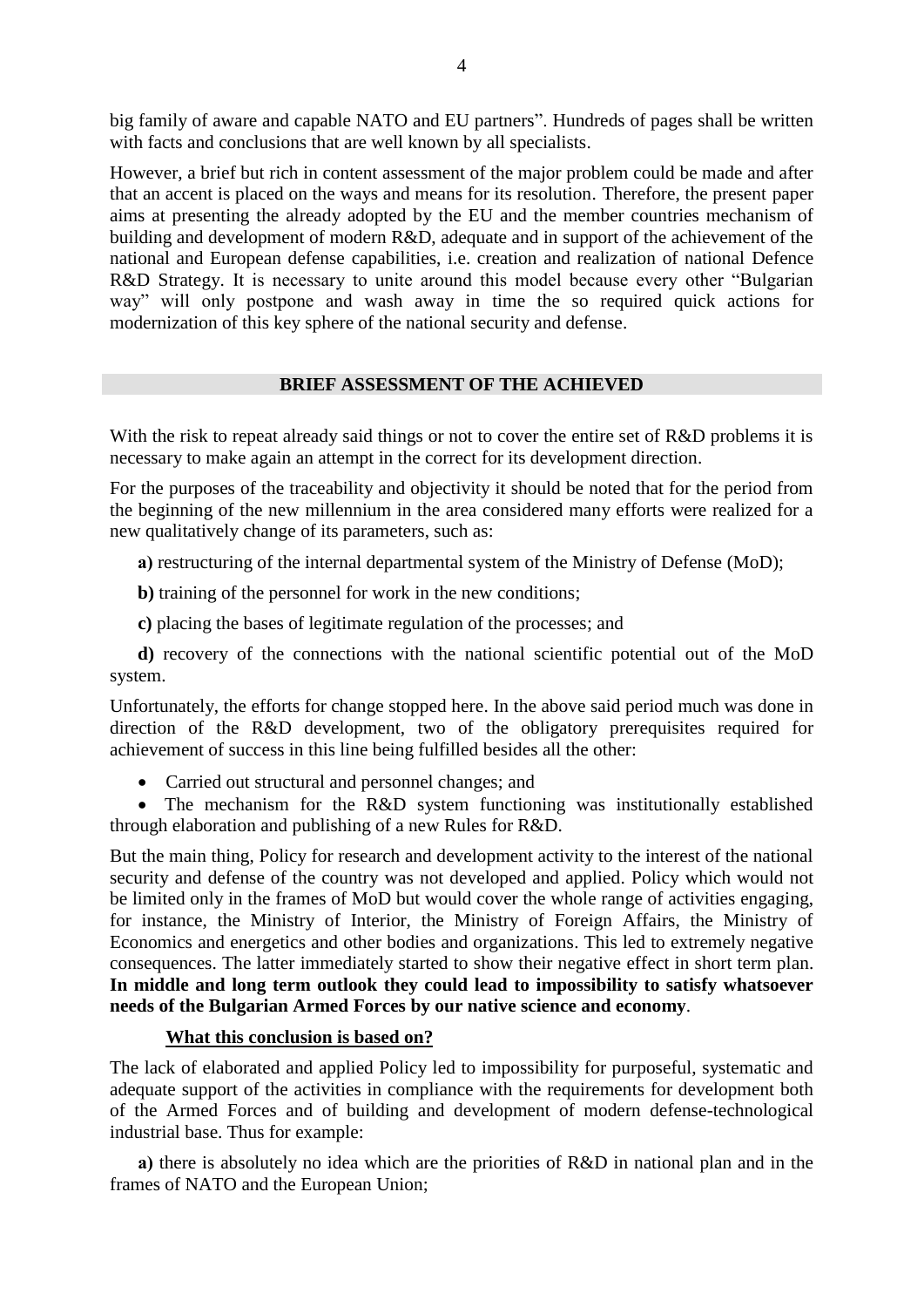**b)** there is no whatever written regulation for the purpose of the efforts in relation to the use of the newest achievements of the native science;

**c)** the necessary line of behavior and the purposes are not formulated and delineated in relation to our activity in such bodies and organizations such as the Science Committee in NATO, the NATO Research and Technology Organization, the European Defense Agency **(in these bodies work our representatives from various structures in the frames of an institution as well as from different institutions, between them connection and will for unification of the efforts not existing for carrying out united policy)**;

**d)** there are no whatever prerequisites for purposeful, **unified**, practice-applied and financially provided R&D Policy, engaged with the issues of the **anti terrorism – the main priority of Defence R&D for nearly all (not to say absolutely all) NATO and EU member countries.**

That is the **main problem** – the lack of R&D Policy to the interest of the national security and defense of the country!

The fact that Bulgaria participates in NATO projects **(and in some others of the Alliance or EDA)**, such as:

- Improvement of the helicopter protection against RPG;
- Harbor protection;
- Alternative of anti-personal mines,

does not mean that we have a clear idea where we are "heading for" in R&D, both in national and in allied and international plan.

Therefore, it is necessary to make a last attempt to line among the "aware and capable" in NATO and EU. Certainly, we are not insured against repetition of past mistakes and making new ones but the state of this field in the moment is below the critical point of existence.

#### **WHAT ARE WE TO DO?**

The reply to this question is obvious – we have to elaborate and put into effect **Defense R&T Strategy, as well as the documents,** accompanying its realization **-** normative, sub normative, plans, methodologies, methods and procedures**!** Everything else is details and components of this entity.

At the base of the strategy a complete change of the terminology should stay and in the first place the change of the term "R&D" which should be replaced by "defense researches and technologies" (R&T) using the definition in the "Indicators and Strategic Targets" of the European Defense Agency that defines the defense researches and technologies as: «...... **expenses for fundamental researches, applied researches and technologies and demonstrations for the defense purposes.»** The definition covers six levels of technological readiness (TRL 1-6) and **does not comprises costs** for **demonstrations** or **development of products and systems for which decision is made to be purchased.** Putting start of the changes by purification in terminology aspect is a guarantee for success of the efforts and not a serial Bulgarian attempt for «perfectness» in the improvement of certain field of the professional or social sphere.

#### **Which are the prerequisites for development and application of Defence R&T Strategy?**

**а)** Presence of **political will.** For the first time we are in situation in which the government clearly and categorically declares in its management program that they shall put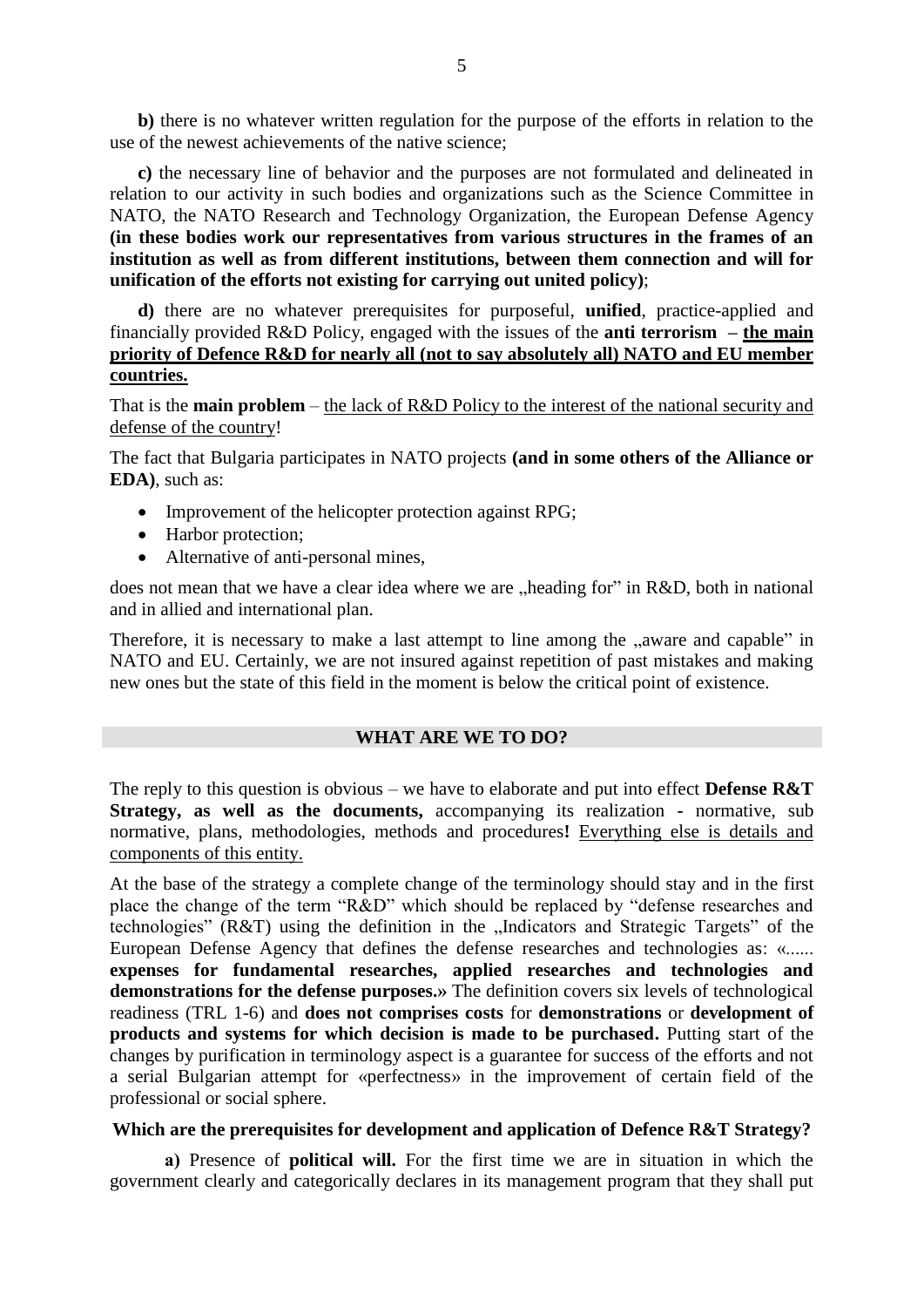the adequate accent on the researches and technologies to the interest of the security and defense;

**b)** Presence of necessity of close **interaction** between the processes of achievement of the planned **operative** and/or **defense capabilities** and **initiatives** in the field of R&T. I.е., strong connection will be created between the "top-down" and "bottom-up" processes. At the moment there is a complete chaos in respect of R&T. Nearly 100% of the developed Bulgarian products and systems are realized at the international market because in Bulgaria there was no (and still there is no) a clear vision for what they should be used and whether we need them;

**c)** Presence of necessity **the Bulgarian enterprises in the defense industry** to find their **adequate place** in the **European defense-technological industrial base,** at the common **European market of defense products and systems** and from there at the international market of defense technologies, arms and machinery;

**d)** Sharp necessity of creating conditions for adequate participation in **joined projects**  for R&T of **EU** and **NATO**. At this stage we not only have no joined bilateral projects for R&T but our participation in the NATO projects under the program of struggle against the terrorism is in question (however not through the fault of the executives). As far as R&T Joint Investment Рrograms of EDA is concerned Bulgaria does not participate in it at all. Thus the Strategy will not only give the directions but will also discipline the participants (first of all the state administration);

**e)** In Bulgaria there is no clear concept where is the **place of our country** in respect of Defence R&T (not only), in the EU sphere of R&T. In 2009 the European Defense Agency performed a study to find out the national defense industrial and research capacities of the member countries. The initiative was an attempt in support of the identified in CDP defense capabilities of EU; in this way for the first time defense capabilities, research and industrial capacities and requirements to the necessary for their achievements armaments got united and mutually entangled. For the moment, there is no whatever information about the scientific society in Bulgaria, for the development of the process as well as for the possibilities of influence on our part. The lack of information does not mean lack of data but lack of concept how these data to be used for R&T in favor of the national security and defense and in support of the EU defense capabilities. If this situation continues we shall turn out to be **dependent** on our partners not only in respect of the modernization of our army with **new arms** but also for the development of **the research and industrial potential**. From this point of view, the availability of Strategy will provide:

- In time concretization of the requirements to the defense-technological industrial base;
- Clear determination of the research and development lines required for the purposes of the defense and security uncovered by the civil sector;
- Identification of our capabilities, possibilities and priorities for participation in joint projects of NATO and EU.

#### **What should be the Strategy range, what should be the basis of its elaboration?**

First of all it should be noted that the elaboration and adoption of Defence R&T Strategy should not wait "in the queue" of the base-laying documents which the new Bulgarian government has to prepare – National Security Strategy, Military Strategy, Military Doctrines, etc. There should not and may not be a **hierarchical dependence** between the documents in this field (national security and defense); solely and only **mutual commitment between**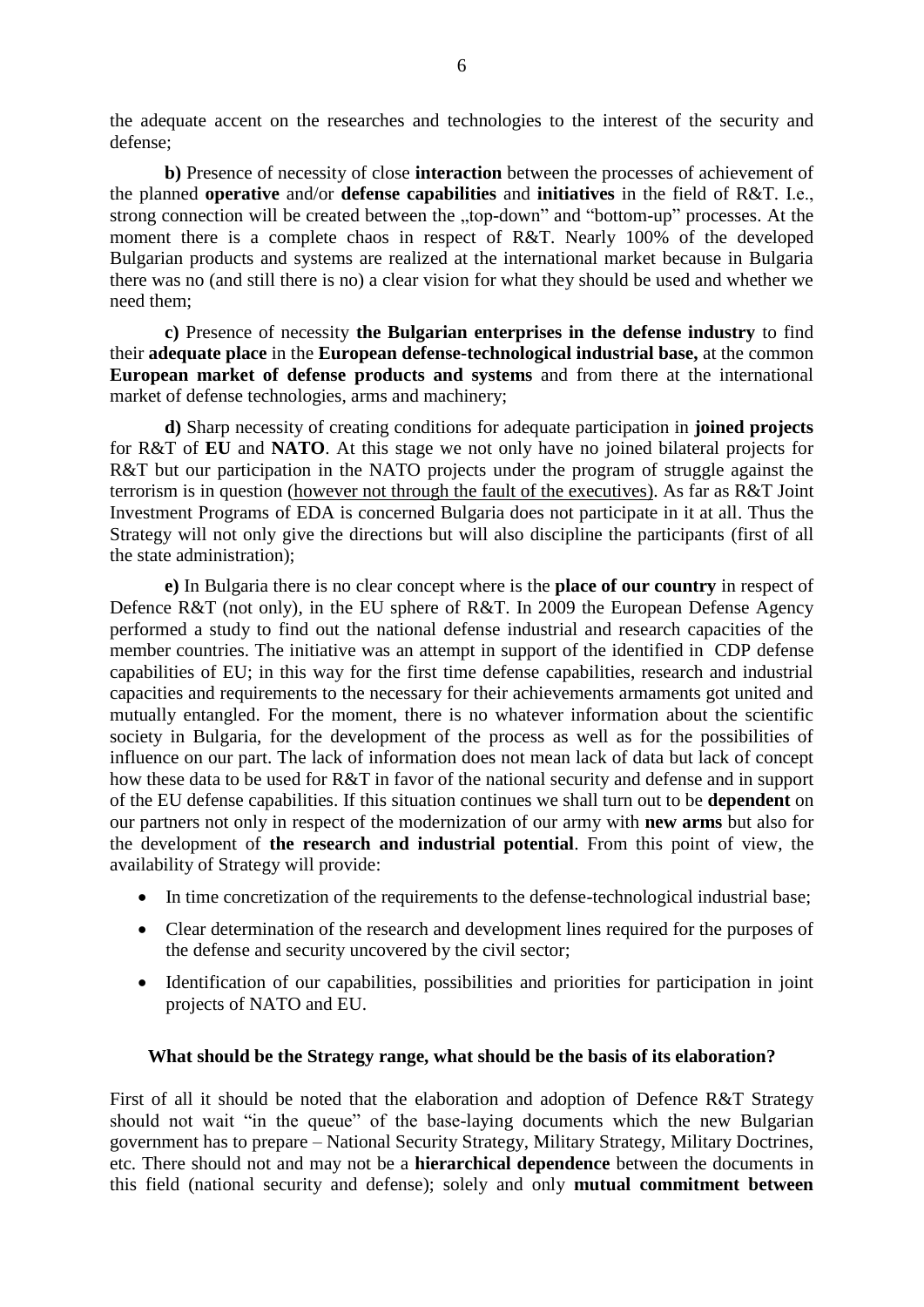**them**. In practice this means that the elaboration and adoption of the documents describing the policy and regulating the requirements to the individual components of this area could be performed in parallel (not in succession) and they should not wait one for the other. We have to simply describe and build solid "bridges" between every one of these documents. Solely determinative is the document (independently of its title) which will describe the national defense capabilities to whose interest the research and technological industrial capacities of the country will be ensured, but it also could not be "first" and all the rest "after it"; it is one of the entity and not the whole entity.

May the Defence R&T Strategy be a part of another strategic document from the above said? It may, but it should not because every simplification of the matter, including by its description as a part of another documental base, will not provide possibility to be thoroughly presented (the efforts will be directed to the "higher" problems), will impede its fulfillment and in the long run will remain only "on paper" (for the time in row). It is just necessary the strategic frame, presented in the project of **Strategy for the Bulgarian defense-technological industrial base**, in Section "Defense researches and technologies", to be detailed in the appropriate lines.

**1.** The Strategy should comprise, but not be limited to, the following basic sections:

**а)** expected results, in the form of directions for technological solutions, in concrete areas of R&T, for the achievement of concrete operative and/or defense capabilities;

**b)** the **means** for creation of conditions for the development of the technologies – the limiting bench-marks, mechanisms, processes and structures which will apply them;

**c) the methods** to put the Strategy in action, including (but not only) the necessary documental base, the responsibilities of the individual participants, time periods, etc.

**2.** In the base of the Strategy development should lie:

**а) the available technological advantages** of the Bulgarian industry (incl. also the Research and Development Organizations in it), which can ensure the achievement of national and contribute to building of European defense capabilities and/or operative capabilities of the NATO forces. At this stage there are no thorough analyses which precisely are our technological advantages in the defense sector;

**b)** the vision about the new technologies that we can and have to elaborate for providing national and European defense capabilities and/or operative capabilities of the Alliance Forces;

**c)** the vision about the necessity of developing technologies of double use that will bring both defense and economical benefits and advantages;

**d)** the vision about the conditions and environment for establishment of cooperation in national, European and International plan;

**e)** the vision about good management and improvement of the R&T effectiveness. There are many ways and methods for the fulfillment of this task which is in the base of the stable Defence R&T development and the successful achievement and use of the planned in advance results. The vision should include, but not been limited by, the following elements: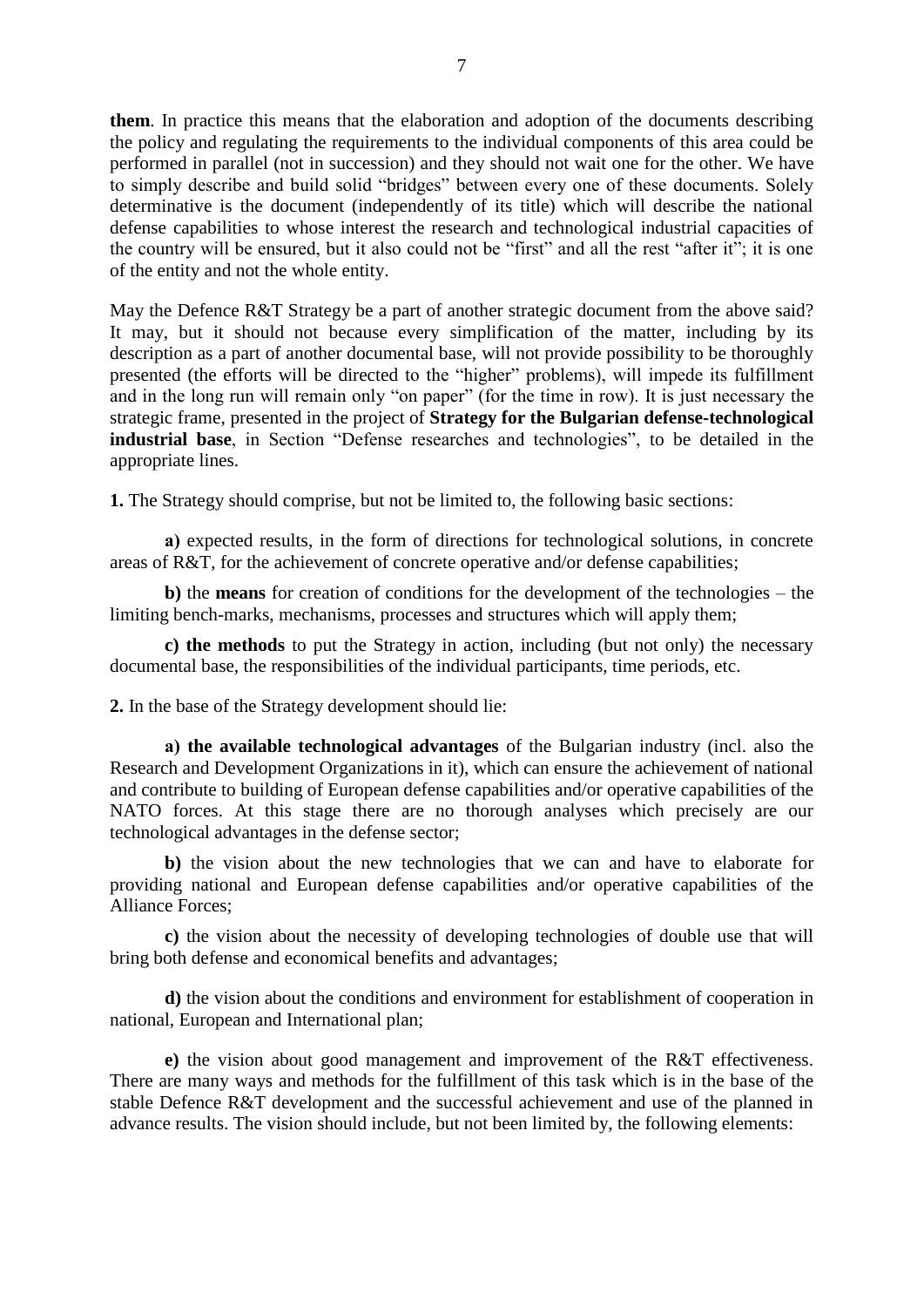Formation of **clusters**. The cooperation between the enterprises both from the defense and from the civil sectors, for the purposes of the security and defense, and the creation of inter-company units and chains with participation of **research and development teams,** is one of the possibilities for accelerated progress of Defence R&T and realization of the results from them. The main advantages that will be achieved are:

- o Ensuring access to innovations, knowledge and know-how;
- o Formation of more effective, more stable and competitive research and production economic subjects.

As far as the benefits which will be achieved are concerned, these are the unchanging benefits from the activity of these business units – more effective transfer of the scientific product in technological and production solutions; more effective business transactions; decrease of the costs; better conditions for investments and development and growth of the employment possibilities.

However, in order to achieve this it is necessary to establish serious engagement on the part of the governmental bodies and organizations, directed to the formation and growth of the clusters, in the security and defense sectors, for more effective and adequate to the governmental policy for Defence R&T management and partnership. This should be the basic purpose of this section – detailed description of the state commitment;

 The conditions of active attracting the **Bulgarian scientists** from the national research teams for resolving the problems connected with the security and defense. At this stage, on the background of the extremely low levels of Defence R&T financing, the scientific potential is not only unused but there are many cases when problems in these fields are assigned either to companies with proved low scientific capacity or to ones which have nothing in common with the scientific themes that should be investigated and developed. Strategy base should become the requirement:

- o Where it is possible, advisable and effective, Defence R&T should be carried out by Bulgarian scientists from the national research teams and organizations;
- o Where the development is not possible by Bulgarian scientists, all Defence R&T results, required for the achievement of capabilities, obtained from joint European and/or international projects or taken as final solutions, should become known by the scientists from the relevant research fields working in national research teams engaged with the security and defense issues. Only in this way the so necessary prerequisites will be created not only for their single use but for generating possibilities for adoption and development of new technologies and acquisition of know-how as well;

 Mechanism of **prediction, timely definition, planning and declaring the needs** from Defence R&T. To obtain a scientific product depending on the specificity of the research field requires ensuring long time periods (sometimes from 3 to 5 years);

**f)** the vision of the national scientific potential training and development to the interest of the security and defense. The national cadres' scientific potential in the defense industrial sector and in the security sector is carrier of the ideas and creator of the results. The formation of a harmonious system for their training, stimulation and development in compliance with the concrete necessities in these sectors will contribute to saving the acquired knowledge, experience and know-how and will attract new scientific, engineering and executive personnel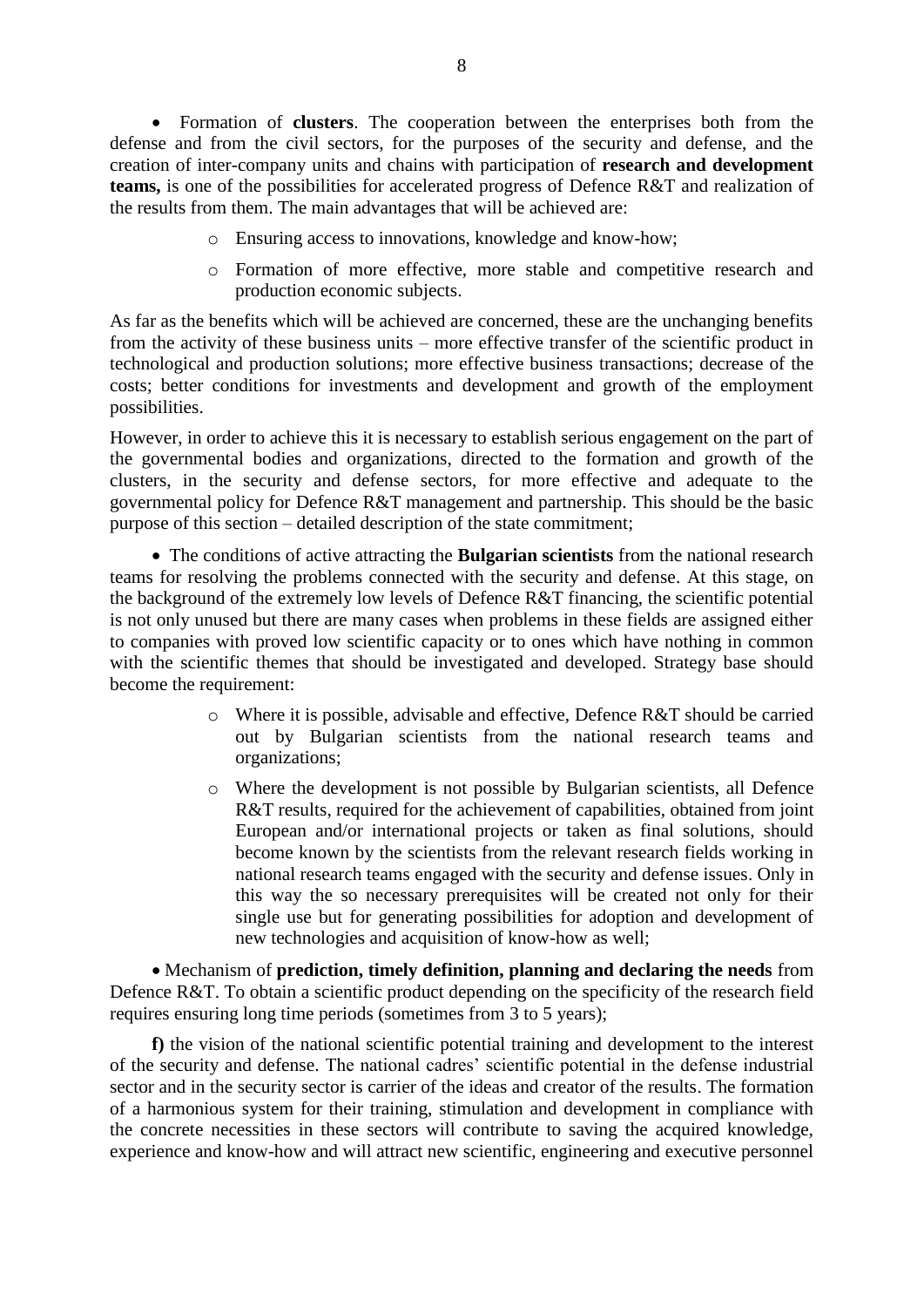putting the future of Defence R&T and the Bulgarian defense-technological industrial base on solid foundation.

The documents providing the matrix of possibilities for application of the above said basic means for the Strategy elaboration could be (but not only):

- The results of the Defense Strategic Review (the available or a new one);
- Strategy, Conception (or the name it will be given) of national security and defense;
- The Force Goals:
- The program and projects of RTO (NATO R&T Organisation);
- The program and projects of NATO C3 Agency;
- The NATO Defence Against Terrorism Program;
- The Capability Development Plan in particular, the identified twelve areas of EU required defense capabilities;
- The EU list of priority technological solutions which lies at the basis of the European Defence R&T strategy (and the European strategy itself);
- The European Defense-Technology Industrial Base Strategy;
- The Strategy for the Bulgarian Defense-Technology Industrial Base development;
- The list of key technological advantages of the Bulgarian defense industry (should be made).

# **How the key technological solutions towards which we have**

# **to direct our efforts could be identified?**

As it was noted in the beginning, the Defense R&T products – technological solutions, are resultant of the determined in advance operative and/or defense capabilities. On the basis of the problematic areas identification, to satisfy the capabilities, the means and mechanisms for their overcoming are determined. This is the standard approach which forms the long term perspective for the development of the capabilities.

But is it necessary to wait for the detailed definition of the capabilities and the related with them problematic areas? In the ideal case that is imperative. But what to do until all the envisaged by the theory activities for achieving the described in it theoretical postulates are fulfilled (taking into account the fact that this process may prolong in the frames of several years)?

This dilemma is resolved in different ways but a possible one is performing certain number of "brainstorming" on concretely defined themes through which the key future capabilities and capacities in the Defense R&T field to be projected. This is possible at least because there is sufficient in number qualified personnel (noted above).

For the purposes of the objective carrying out of this process it is necessary the efforts made to be based on mutually coordinated criteria, such as for instance: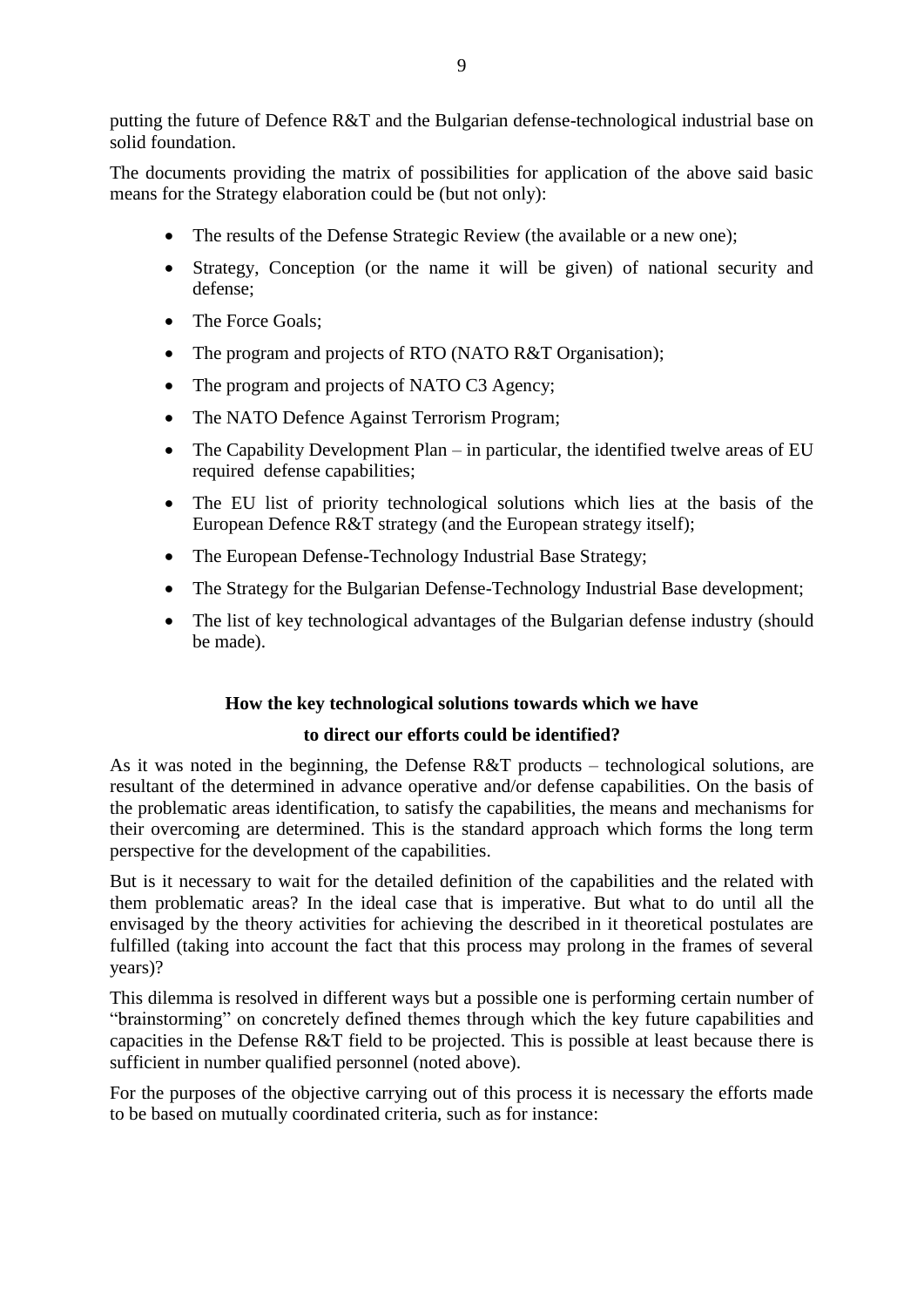**а)** technological progress which could change the requirements or generate new capabilities (defense and industrial) and which could contribute to significant changes of the Defense R&T capabilities and capacities;

**b)** identification of such research and technological skills that are required for ensuring the Armed Forces capabilities;

**c)** consolidation of the defense-technology industrial base for the purposes of the relative detachment and operative independence;

**d)** identification of effective cooperation possibilities taking into account factors such as:

- The degree of the relative autonomy, that we think desirable to achieve in the considered area;
- The degree of technical readiness which we will strive to achieve independently and/or in cooperation with the NATO and EU colleagues;
- Whether the corresponding area limits the cooperation or permits a broader one;
- The cooperation conditions;
- The assessment of the fact if the benefits of such a cooperation exceed the internal organizational (or of other nature) difficulties of its realization;
- The assessment of the asymmetric progress of the NATO and EU member countries from the view point of the capabilities for Defense R&T, financing and the national industrial capabilities;
- The opportunities to be included at the earliest possible stage in the delivery of the technological solution results for satisfying the needs of the corresponding user.

However, what could we say, as earlier as this stage, about the reached technological levels by the Bulgarian industry on the base of which our efforts for identification of key technological areas towards which our state to direct in future its Defense R&T Policy may be founded? If we take for starting point the European Capability Development Plan and particularly the twelve functional areas in which the EU defense capabilities should be built we shall see that in the areas:

 **Mine Counter-Measures in littoral sea areas** (we possess high technologies for underwater protection of littoral territorial areas);

 **Comprehensive Approach - military implications** (we possess various leading technological solutions in the ammunitions, optics, communications, etc.);

 **Counter-Improvised Explosive Devices** (we possess a world leading technology for counteraction against improvised explosives radio channel remote blasting);

 **Increased availability of helicopters** (we are leaders in the helicopter protection against RPG),

The Bulgarian companies have a number of technological solutions that could underlie in the bases of satisfying the national and contribute to the building of the European defense capabilities.

On the other hand the identification of the key technological solutions towards which to direct our efforts should take into account that in the areas (just for example) such as:

 **Biotechnologies, food and health -** we possess a leading at world level food lyophilization technology. It could be successfully used to provide the military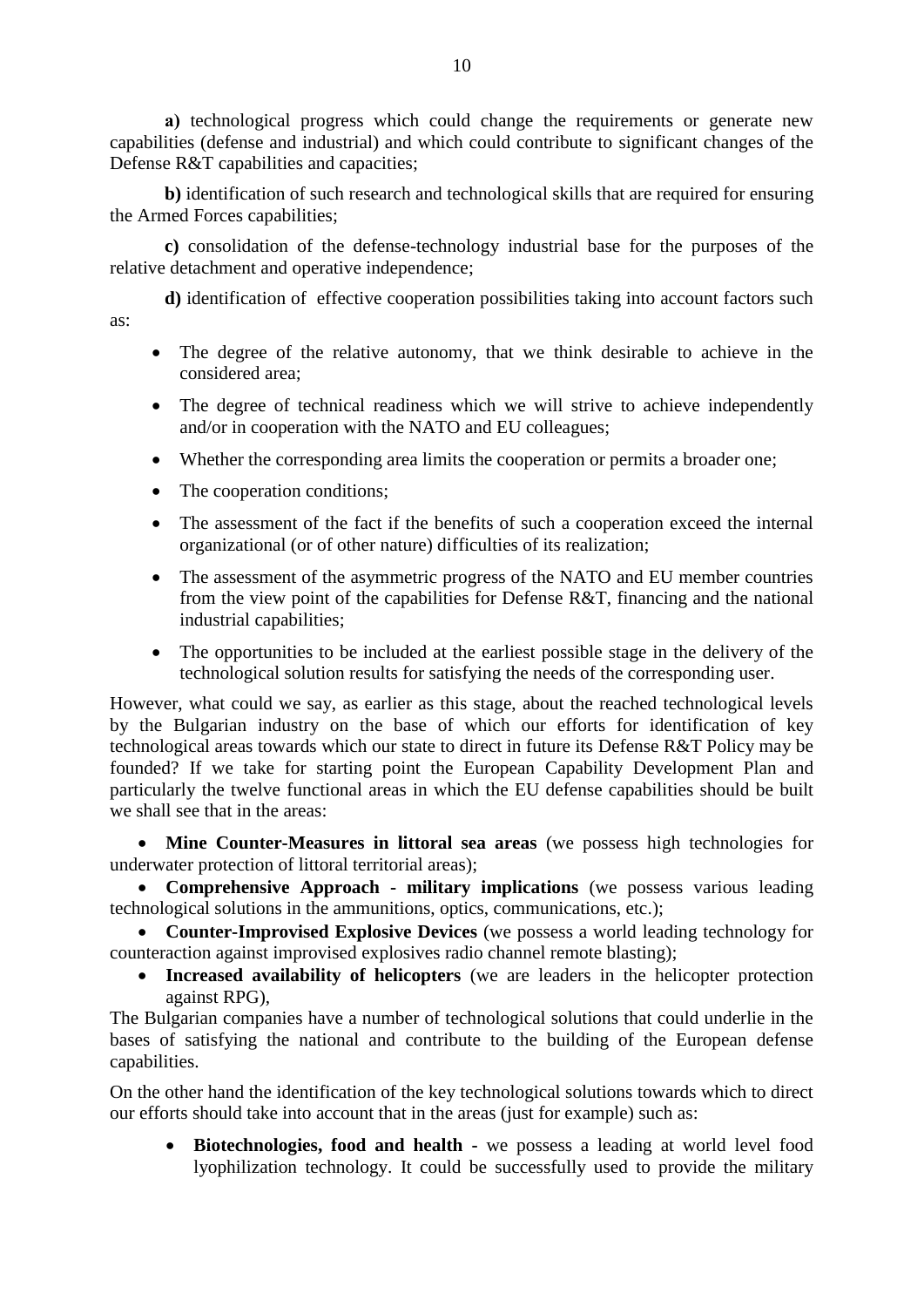feeding during execution of missions and tasks abroad (provided the food of many missions in the space);

- **Material science and nanotechnologies** we are leaders in respect of helicopter protection against RPG or in certain areas of optics;
- **Information and communication technologies –** we have the leading in the world technology for counteraction against improvised explosives radio channel remote blasting,

we have achieved successes which could be used not only to ensure national but to contribute to the achievement of European Defense Capabilities.

The fact that the above said research fields are part of the priority scientific areas in which the efforts of our native science, under the leadership of the Ministry of education, youth and science – National Science Fund, respectively – should not be ignored. The identification of the research priorities in the security and defense, taking into account the achievements and priorities of the national science, will ensure us advantages such as:

- ensuring larger and complex satisfying of the national defense capabilities and the armed forces operative capabilities;
- adequate "positioning" in the frames of NATO and EU in the considered area;
- ensuring numerous additional effects with concrete economical benefits.

# **What benefits will the Strategy bring us?**

The general benefits which the elaboration and adoption of unified and purposive Defense R&T Strategy will bring us will be at least:

**а)** presenting the governing bodies a possibility to have clear idea about the most effective means and methods for spending the Defense R&T intended finances – with whom, when and what to achieve. The duplication of the efforts in national plan with those at European level in the preparation and realization of R&T projects will be reduced to a considerable degree. At the same time we shall specialize in small in number developments but of significant potential of the final product contributing both to ensuring advantages in certain defense capabilities and to achievement of important economical benefits for the country;

**b)** the defense-technology industrial base will possess the necessary for it in-time information for restructuring and development of the promising at national and international level defense products. Considerable financial resources of the firms will be economized for development of products and systems that do not have the required characteristics and parameters for reaching the operative and defense capabilities. They will be given the chance to improve their competitiveness both to establish stable leadership at the international market niches and to occupy leading positions of first sub-contractors for the world leading companies in the defense sector (Sub-supplier 1 in the supply chain).

If we try to concretize the beneficial effects we could declare with high degree of certainty that the adoption of Defense R&T Strategy shall:

**а)** create the so needed environment for **defense industrial sector integration** with the rest of the sectors of the national economy. It is not possible and we should not think that solely and only the engaged with the security and defense production economical subjects are able to offer alone the whole range of technological solutions for ensuring the operative and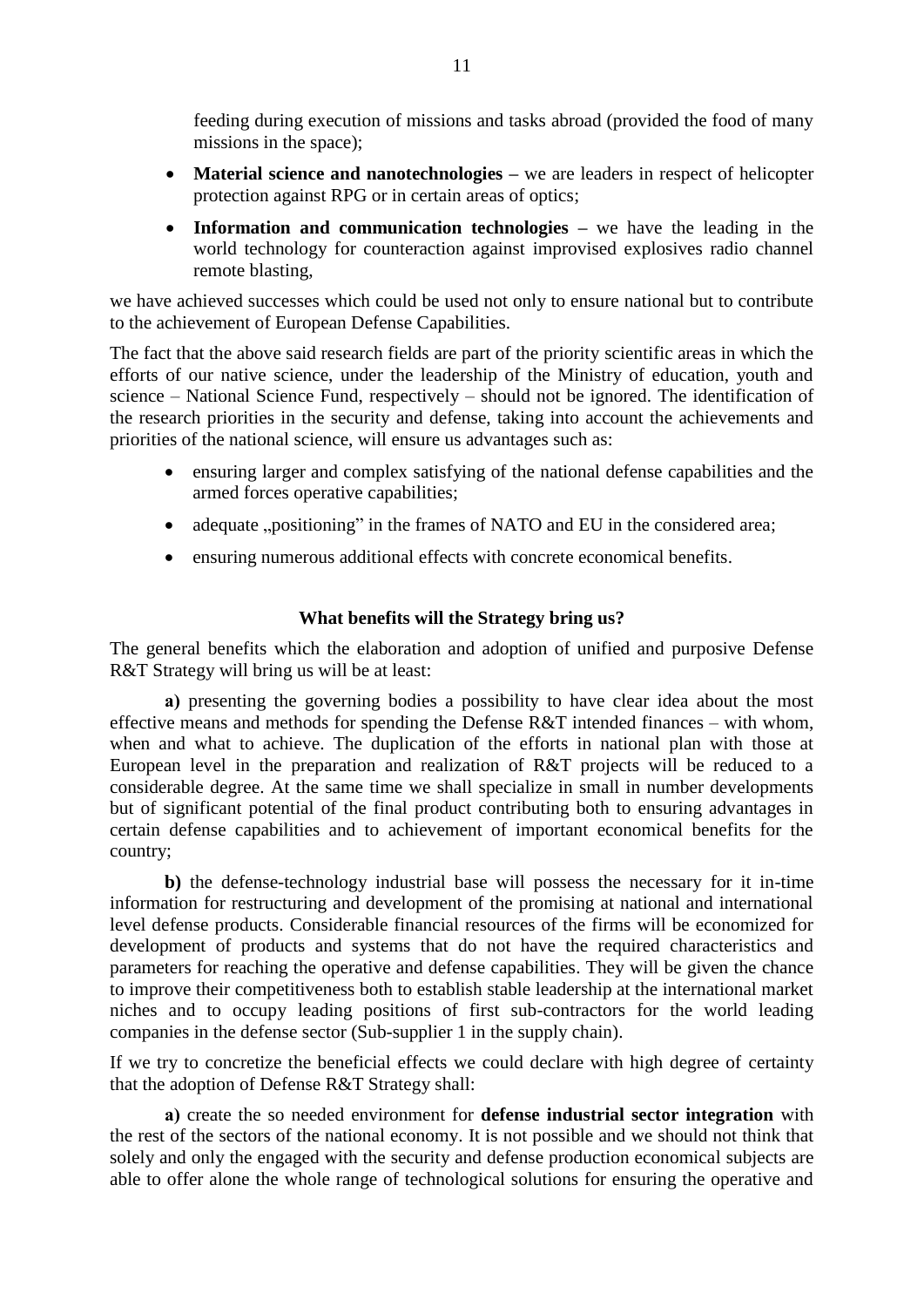defense capabilities. Without the establishment of permanent, constructive and based on the country strategic interests dialog between these two parts of the economy (defense industry and the so called "civil" industry), with the active mediation and leadership of the state, whatever aims and tasks we set in relation to the security and defense will remain imaginary ideas.

On the other hand, the integration of the efforts of the research and development organizations of the defense and civil sectors for generating the necessary innovative solutions for the purposes of the operative and defense capabilities will be the basis for achievement of the desired results. The above and this necessity (integration of the efforts of research and production subjects in the defense and civil spheres) at this stage of our development are missing as requirements to the administrative bodies and organizations and they are not an object of their policy.

The close integration between the research and production sectors in the defense and security with the civil research and production-economical activities is a necessity which long ago "knocks on our door" and it is a corner-stone for guaranteeing the successful achievement of the capabilities. Basic components of this integration could be: the more and more growing trend to use already available civil products and technologies for the purposes of the security and defense; elaboration of a complex of documents focused on the conditions for creating synergy from the integration of both parts for future benefits for the civil as well as for the "military" areas, etc.

Key way to reach this aim (the integration) is building Centers of excellence that shall unite the efforts of both parts by including in their activity industry, research organizations, universities, etc. But Bulgaria is a small country and therefore it is inexpedient and economically ineffective to have numerous centers in the areas considered. Led by this understanding, at the end of 2008, in compliance with the NATO and EU requirements, the Institute of Metal Science, the Academy of the Ministry of Interior and Plovdiv University "P. Hilendarski" founded the first Center of excellence in Bulgaria, in the security and defense – the Center of Anti-Terrorist Advanced Systems. On that basis our country may become a part of the NATO network of Centers of excellence (currently there are 18 centers) and to establish strong and stable interrelations with the centers from the EU member countries (Defence Technology Centres, Tower of Excellence, etc.).

**b)** provide conditions to accelerate the **technological development** in selected, key for the defense and security areas. There is a necessity of establishing a balance between the formulation and achievement of operative and defense capabilities and the significant technological achievements that are available or could be a result of different project initiatives (frequently the products of the researches and the new technologies lead to unexpected applications). Therefore, often the requirements to the capabilities could not determine the whole range of Defense R&T activities. Thus the Defense R&T are determinative source for decision making and formulation of the capabilities. Therefore the Strategy may and has to lay the bases both for active engaging of civil scientists and researchers in solving concrete "military" problems and for engaging of Bulgarian scientists in international teams for achievement of scientific results on reaching the respective capability. In order that this notion does not remain only "on paper" it is necessary the Strategy clearly and accurately to describe the areas, aims, time and other frames in the requirements this to happen.

**c)** improvement of the Defense R&T **effectiveness**. Main instrument for achievement of this purpose is carrying out regular analyses, the starting points of which should become: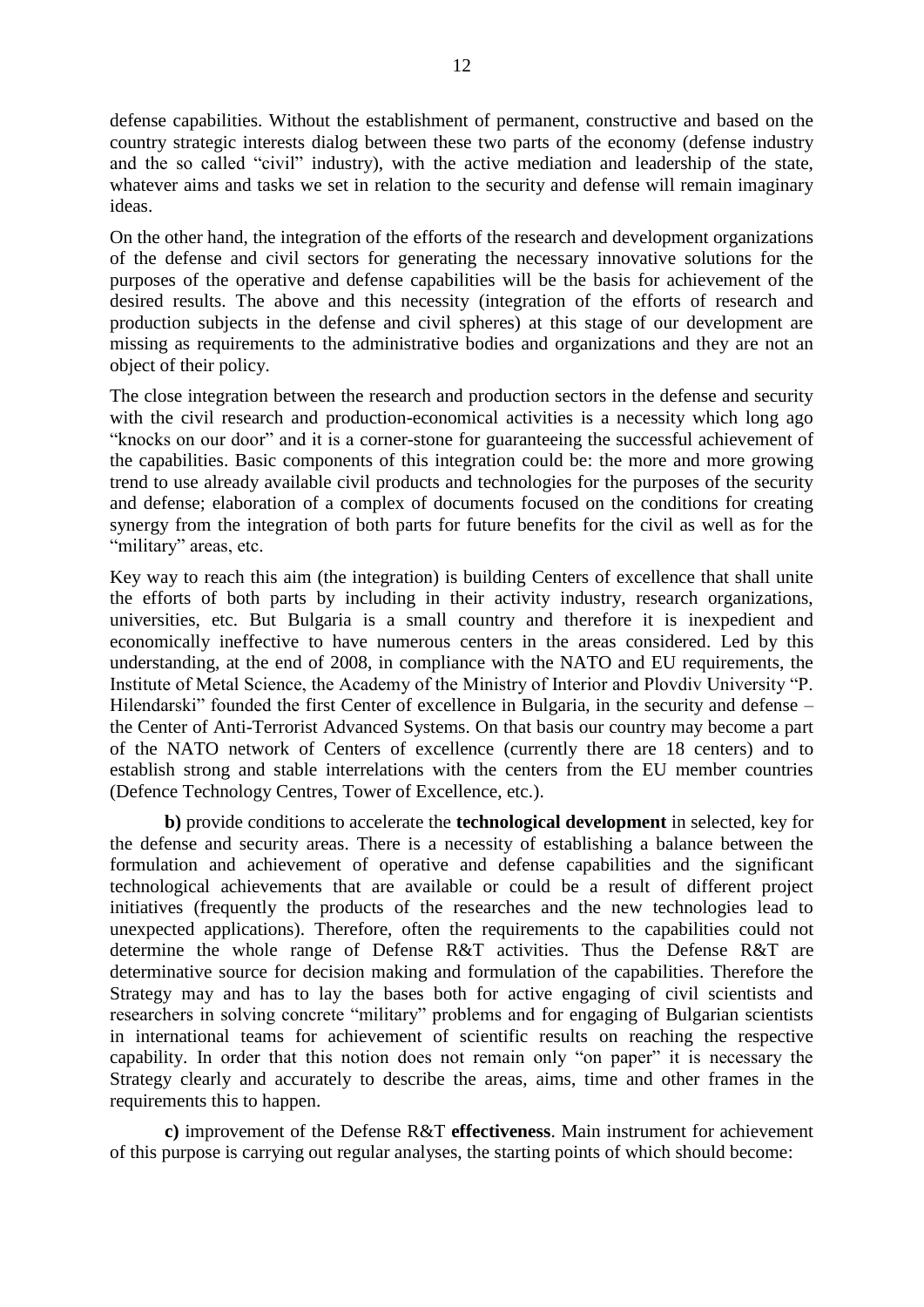- the consolidation of the defense-technology base for achievement of the capabilities. In order that this is achieved two obligatory conditions have to be fulfilled: creation and development of reliable mechanisms of cooperation between the state administration and defense industrial sector; and specifying permanent, inviolable amount of the R&T financing as a part of the country defense budget. At this stage there is no any written regulation for the financing of these activities. This fact has led to the situation that in the years the finances go down to 0,019 % of the MoD budget and for the next years, with high degree of approximation, it could be claimed that this percentage tends to the absolute zero. In this relation, the Steering Board of EDA accepted in 2007 the Defense R&T financing of the EU member countries to be 2% of the respective defense budgets, and 20% of them to be granted for joint European project financing;
- improvement of Defence R&T management. The elaboration of the planning process, adoption of the best practices in this field (European and international), establishment of the monitoring process of the entire activity as an information source not only for the process state but also for the realization of the Strategy as a whole as well as the necessity of its advance could and should become the mainstays for increase of the Defence R&T effectiveness;
- creation of adequate and stimulating environment for establishment and development of cooperation at national, European and international level for Defence R&T with the purpose of resources optimization and avoidance of undesired duplications of efforts. However, that this becomes true and that we shall not be witnesses again of good intentions only, without real practical results, the following thematic lines should be taken into account as well as the fact that they are mutually dependent and the success of our undertaking will depend on that if they are actively included in the environment formation:
	- o exerting serious, thorough and steady efforts for the transformation of the operative and defense capabilities in adequate and understandable Defence R&T purposes. The most difficult part of the task to make an efficient Strategy. Up to now the people who formulate the operative and defense capabilities in our country do not work together with those who have to make Defence R&T in support of reaching these capabilities. We miss experience for the translation of the first in understandable aims for the second;
	- o increase of Defence R&T transparency at all levels. This activity cannot be "classified". If we make the effort to look in the EDA or RTO sites for instance, we shall see that the programs, projects and plans of these leading organizations are accessible for the general public, certainly in the adequate volume;
	- o creation of procedure for identification of the points of contact and the possibilities for synergy between the products of the different documents contributing to building a solid and stable security and defense. For example, establishment of the Defence R&T Strategy as constituent part of the National Research Strategy and the accompanying it processes of planning and project realization;
	- o creation of stimulation mechanism of cooperation for the engaged in the defense and security research and development organizations with the analogical bodies and organizations in the civil sphere, with the defense